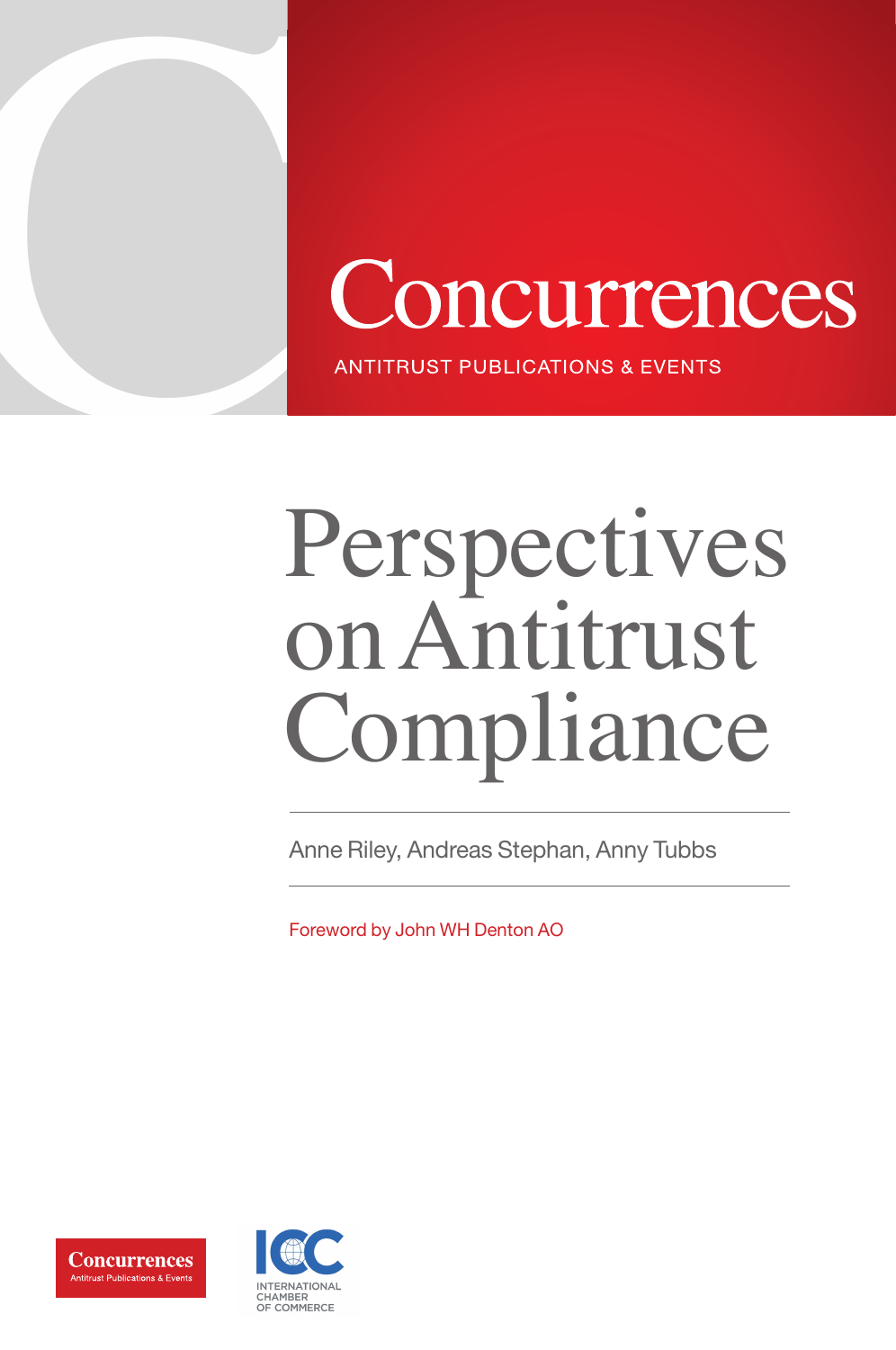### **Chapter 5 Screening is a "Must Have" Tool for Effective Antitrust Compliance Programmes**

Rosa M Abrantes-Metz and Albert D Metz\* The Brattle Group

#### **I. Introduction**

Over the last decade, screening has had a significant impact on the early stages of litigation. Empirical evidence has helped shape complaints, motions to dismiss, court decisions, and agency investigations on collusion and manipulation matters. Yet to date it has played almost no role in corporate antitrust compliance programmes. Why might this have been the case? Arguably, the primary reason is that authorities did not, until relatively recently, offer meaningful consideration to corporations' compliance programmes when violations were found. Specifically with respect to screening, corporations were unwilling to spend any money to implement screens, whether because they did not believe screening could be effective or whether it was just part of a general unwillingness to invest in compliance tools.

<sup>\*</sup> Rosa M Abrantes-Metz is Principal at The Brattle Group and Co-Chairs its Global Competition and Antitrust Practice; Rosa.Abrantes-Metz@brattle.com. Albert D Metz is Senior Consultant at The Brattle Group and former Group Managing Director at Moody's Investor Services; Albert.Metz@brattle.com. The views expressed in this chapter are our own and do not represent the views of the organisations with which we are affiliated or their clients. We thank Joseph Murphy for comments on this chapter and for many discussions over the years. We also thank Competition Policy International for the publication of an earlier version of this chapter.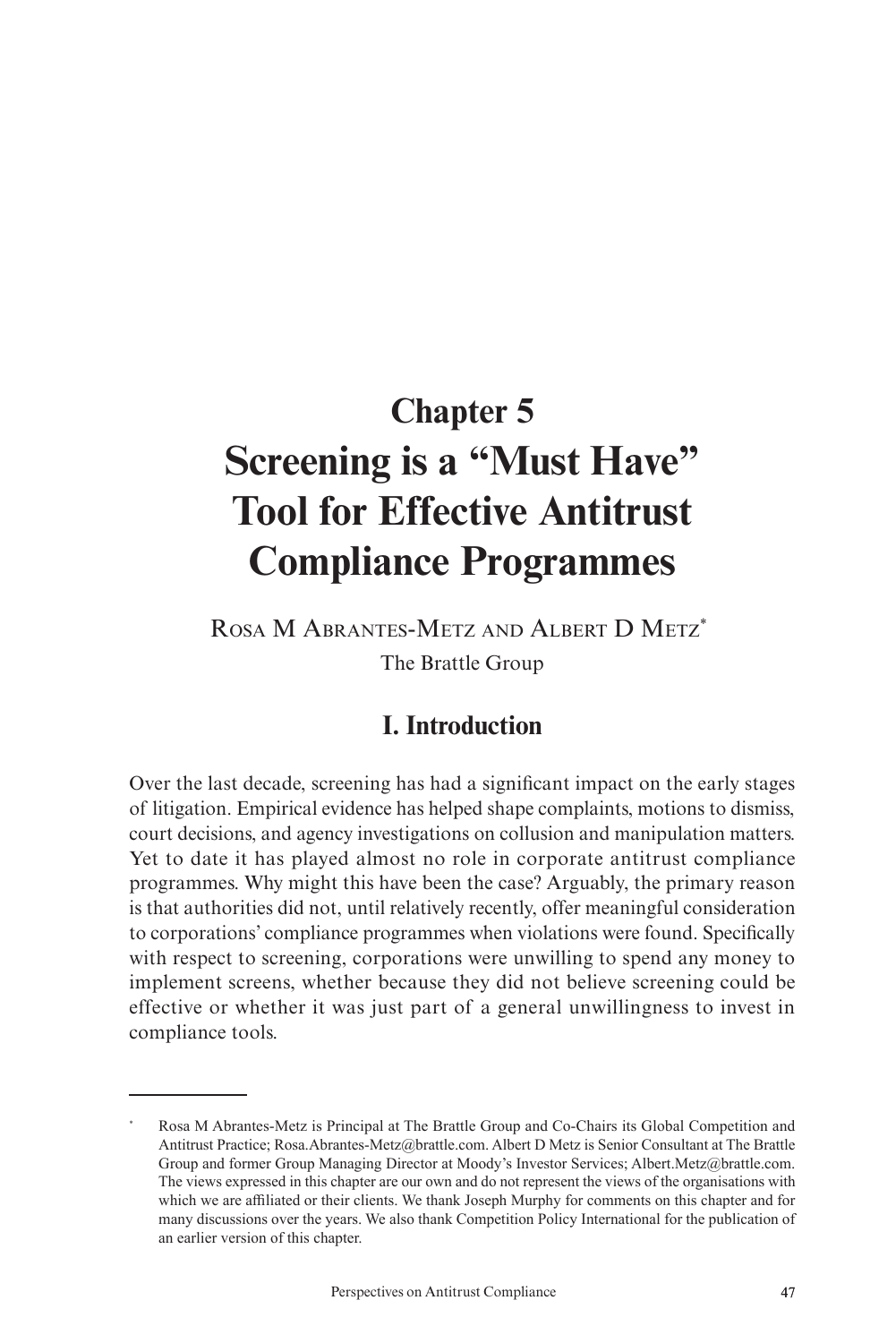We have long expected that the high penalties for cartels, the expansion of leniency programmes and the increased use of screening methods by competition authorities and private litigants would motivate corporations to enhance their antitrust compliance programmes and incorporate screens as part of such improvements. Leniency is extended to the first to report a violation, so it naturally follows that it would be advantageous to be the first to detect violations. Antitrust compliance programmes should play very important roles in detection and selfreporting, as well as in deterrence, and screening should have had a major role within such programmes, but to date this has not been the case.

However, we expect this is about to change. The US Department of Justice's (DOJ) 2019 change in policy towards compliance programmes is likely to encourage meaningful investments in this area. The DOJ now offers formal incentives for "effective" compliance programmes, directing prosecutors to evaluate in-place compliance programmes as part of every corporate charge recommendation. Furthermore, throughout its evaluation, the DOJ's Antitrust Division explicitly considers whether screens and statistical analyses are elements of the corporation's antitrust compliance programme.

#### **II. Screening Basics**

The ability to flag unlawful behaviour through economic and statistical analyses is commonly known as screening. A screen is an empirical analysis based on a statistical model or hypothesis and a theory of the alleged illegal behaviour. It is designed to (i) identify whether collusion, manipulation, or any other type of cheating may exist in a particular market; (ii) who may be involved; and (iii) how long it may have lasted. Screens use commonly available data such as prices, bids, quotes, spreads, market shares, volumes and other data to identify patterns that are anomalous or highly improbable under a theory of competition.1

There are essentially two different types of economic analyses used to flag the possibility of a conspiracy or other types of market abuse.2 The first can be classified as a "structural approach", which looks at the structure of the industry at hand and scores the likelihood of collusion based on factors such as the homogeneity of the product, number of competitors, stability of demand and other commonly used collusive markers.<sup>3</sup> The second is empirical and uses what

<sup>1</sup> Rosa Abrantes-Metz & Patrick Bajari, "Screens for Conspiracies and their Multiple Applications" (2009) 24(1) Antitrust Magazine.

<sup>2</sup> Joseph Harrington, "Detecting Cartels" in Paolo Buccirossi (ed), *Handbook of Antitrust Economics*, (MIT Press 2008); Michael Doane and others, "Screening for Collusion as a Problem of Inference" in Roger Blair and D Daniel Sokol (eds), *Oxford Handbook of International Antitrust Economics*, (OUP 2015).

<sup>3</sup> A non-exhaustive checklist of characteristics that influence the susceptibility of a market to tacit or explicit collusion includes: number of firms and market concentration, differences among competitors, product heterogeneity, demand volatility, barriers to entry, benefits of cheating, transparency, and multimarket contact. See Rosa Abrantes-Metz, "Regional Center for Competition in Latin America: Antitrust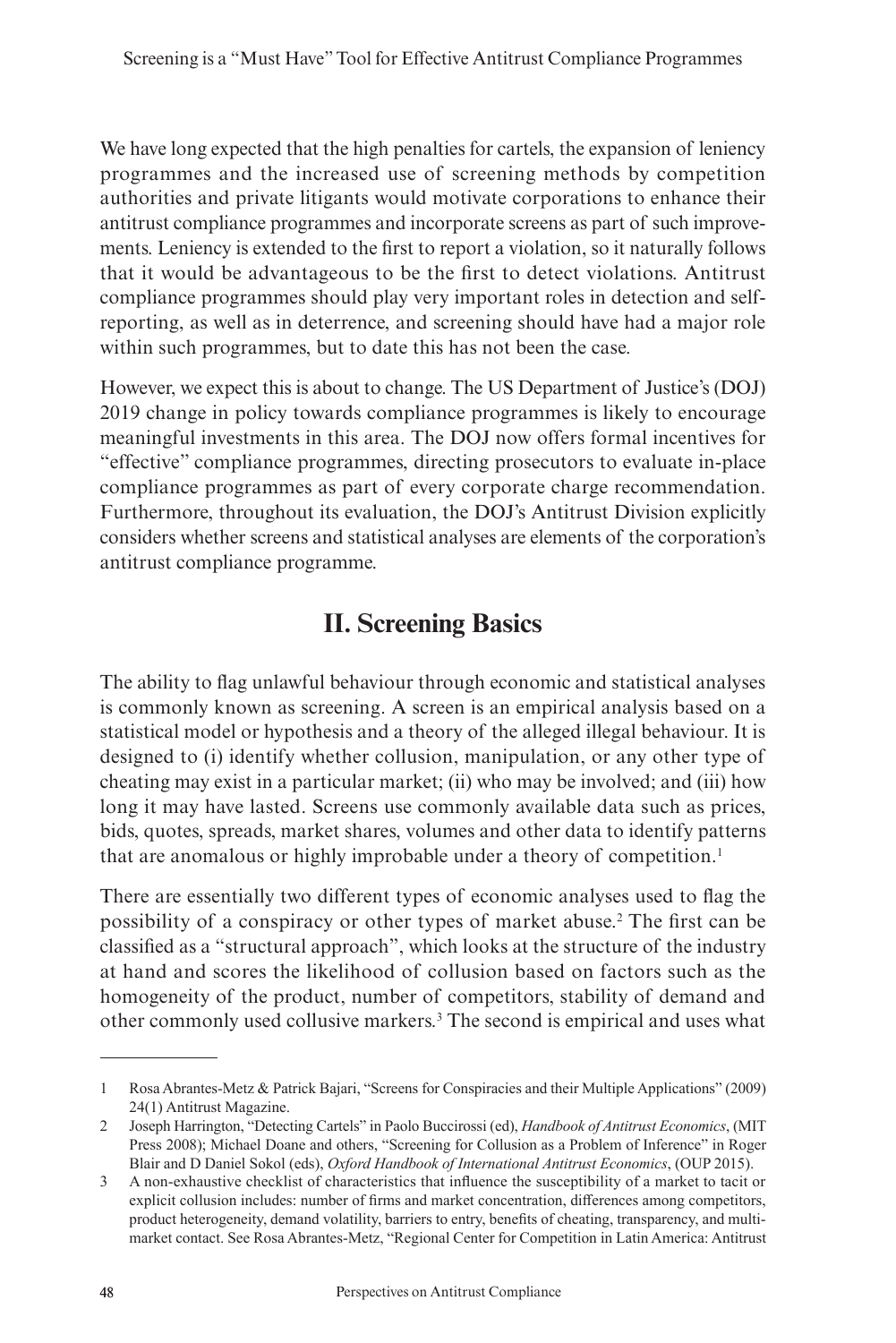have become commonly known as "screens," or sometimes called "empirical screens". These analyses use data on variables that measure market outcomes – including prices, volumes and market shares – to detect potential anticompetitive behaviour. This is called a "behavioural" or "outcomes" approach, in which economists look at market and participant behaviour as translated into observable data and apply screens to address whether the observed behaviour is more or less likely to have been produced under an explicit agreement. A proposed market-monitoring programme combining both structural and empirical components is outlined in Friederiszick and Maier-Rigaud.4

As an example of an empirical screen, Abrantes-Metz, Froeb, Geweke and Taylor argue that typical price-fixing cartels are not only likely to increase average prices, but also to make them less responsive to cost changes, resulting in lower price variance (or more stable prices).<sup>5</sup> They first proposed using low price variance as a screen for traditional price-fixing and applying it to retail gasoline stations in Louisville, KY. In 2006, The US Federal Trade Commission (FTC) also applied this screen to observed gasoline price increases when investigating possible price manipulation post-Hurricane Katrina.6

We and other economists, lawyers and reporters have been advocating for the use of screens by all sides involved in litigation and pre-litigation for over a decade.7

As a consequence, economic analyses in general, and empirical screens in particular, have become increasingly important in uncovering some of the largest

Guidelines for Horizontal Collaborations among Competitors for Central and South American Countries" (First Conference, Santo Domingo, Dominican Republic, 31 December 2013) <https://papers.ssrn.com/ sol3/papers.cfm?abstract\_id=3291659>; see also *Proof of Conspiracy under Antitrust Federal Law* (American Bar Association Editions, April 2010), ch VIII; and Harrington (n 2), among others.

<sup>4</sup> Hans Friederiszick and Frank Maier-Rigaud, "Trigging Inspections Ex Officio: Moving Beyond a Passive EU Cartel Policy" (2007) 4(1) JCL & E 89.

<sup>5</sup> Rosa Abrantes-Metz, Luke Froeb, John Geweke and Chris Taylor, "A Variance Screen for Collusion" (2006) 24 Intl J Industrial Org 467. Curiously, this 2006 paper (as a 2004 FTC working paper) was the first to use the word "screen" with the meaning that has since then become known in the antitrust community.

<sup>6</sup> FTC, *Investigation of Gasoline Price Manipulation and Post-Katrina Gasoline Price Increases* (FTC 2006) <www.ftc.gov/sites/default/files/documents/reports/federal-trade-commission-investigation-gasoline-price-manipulation-and-post-katrina-gasoline-price/060518publicgasolinepricesinvestigationreportfinal.pdf>.

<sup>7</sup> See, for example, Harrington (n 2); Donald Klawiter, "Conspiracy Screens: Practical Defense Perspectives" (March 2012) 1 CPI Antitrust Chronicle; Carlos Ragazzo, "Screens in the Gas Retail Market: The Brazilian Experience" (March 2012) 1 CPI Antitrust Chronicle; Carlos Mena-Labarthe, "Mexican Experience in Screens for Bid Rigging" (March 2012) 1 CPI Antitrust Chronicle; Submissions by Invited Panellists Rosa Abrantes-Metz, Bill Kovacic and M Peter Schinkel are contained in OECD, "Ex officio cartel investigations and the use of screens to detect cartels" (DAF/COMP(2013)27, OECD 2013) <www.oecd.org/daf/competition/exofficio-cartel-investigation-2013.pdf> (2013 OECD Roundtable on Screens); Rosa Abrantes-Metz & Luke Froeb, "Competition Authorities are Screening for Conspiracies: What are they Likely to Find?" (Spring 2008) 8(1) American Bar Association Section of Antitrust Law Economics Committee Newsletter 10; Abrantes-Metz and Bajari (n 1); Doane and others (n 2); Rosa Abrantes-Metz, "Time to rethink deficient market structures" *Financial Times* (London, 11 April 2016) <www.ft.com/content/f95648f8-d499-11e5-829b-8564e7528e54>; among others.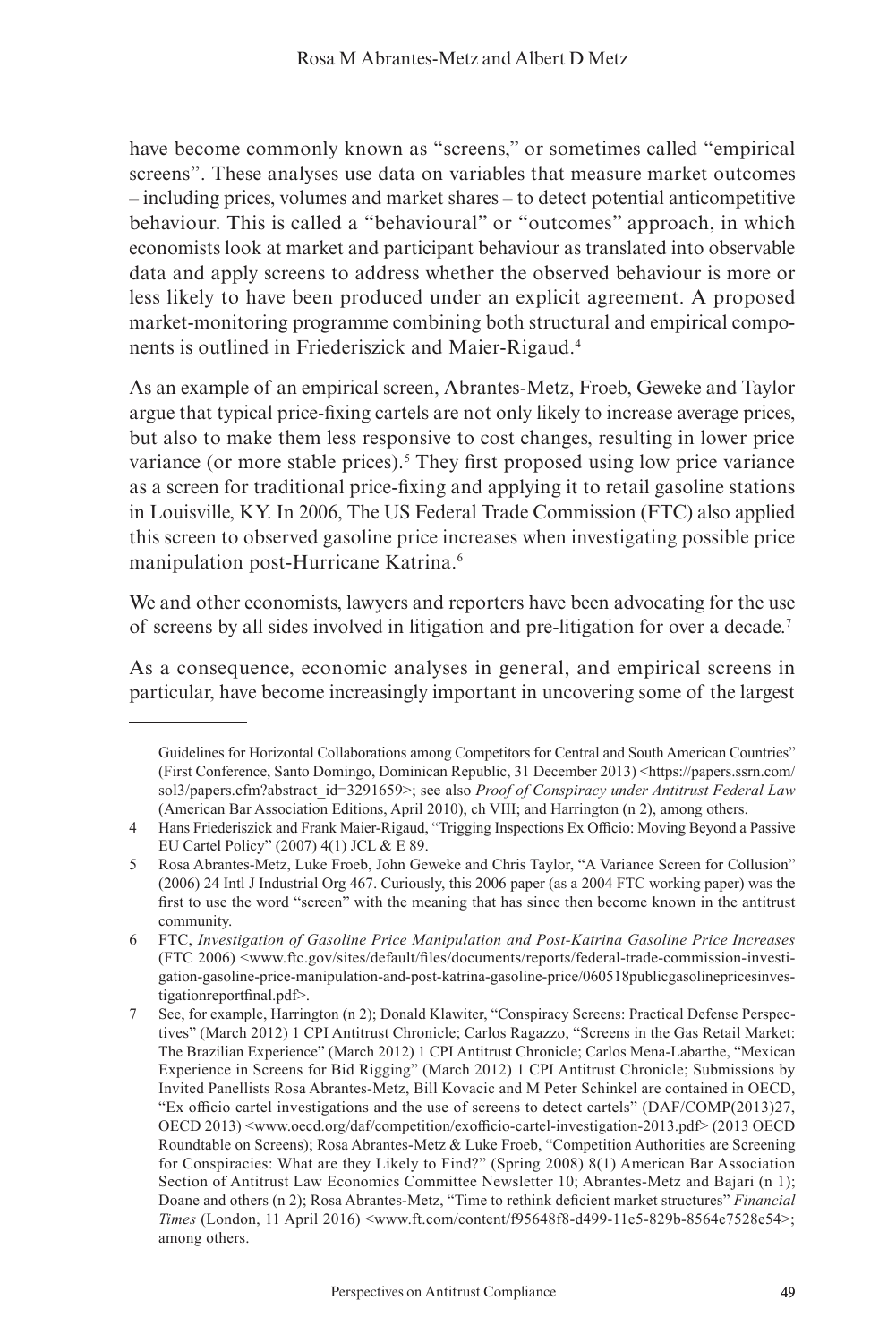collusion and conspiracy cases of modern times, as we will briefly discuss in the next section.8 Competition authorities and other agencies worldwide are using screens to detect possible market conspiracies and manipulations. This was already true by 2013, as detailed in member countries' submissions to the 2013 OECD Roundtable on Screens in which Abrantes-Metz, Professors Bill Kovacic and Martin P Schinkel were the three invited panellists.<sup>9</sup>

#### **III. Examples of Screening Successes**

A veritable "who's who" of high-profile financial benchmarks have been under investigation. The first was USD LIBOR. In 2008 two *Wall Street Journal* articles used an empirical screen to report possible manipulation intended to artificially depress the LIBOR rate.10 These reports were quickly followed by the co-authors' own research presenting evidence of possible collusion among many of the participating banks well before the financial crisis,<sup>11</sup> as explained in a Bloomberg opinion article in February 2013.12 Investigations then extended to other "Ibors" including Euribor, Yen LIBOR and TIBOR, and banks have been fined several billion dollars, with several civil cases still ongoing.<sup>13</sup>

After LIBOR came foreign exchange (FX), when in mid-2013 Bloomberg presented evidence of a possible manipulation based on screening of price movements.<sup>14</sup>

<sup>8</sup> See generally Testimony of RosaAbrantes-Metz on behalf of the Office of Enforcement Staff, Federal Energy Regulatory Commission (22 September 2014) <http://elibrary.ferc.gov/idmws/doc\_info.asp?document\_ id=14274590>; Testimony of Margaret Levenstein, University of Michigan, to Senate Committee on the Judiciary Subcommittee on Antitrust, Competition Policy and Consumer Rights On "Cartel Prosecution: Stopping Price Fixers and Protecting Consumers" (14 November 2013) <www.judiciary.senate.gov/ imo/media/doc/11-14-13LevensteinTestimony.pdf>; Abrantes-Metz and Froeb (n 7); Abrantes-Metz and Bajari (n 1); Kai Hüschelrath, "Economist's Note: How are Cartels Detected? The Increasing Use of Proactive Methods to Establish Antitrust Infringements" (2010) JECL & Pract 1; Doane and others (n 2).

<sup>9</sup> 2013 OECD Roundtable on Screens (n 7).

<sup>10</sup> Carrick Mollenkamp and Laurence Norman, "British bankers group steps up review of widely used Libor" *Wall St Journal* (New York, 17 April 2008), C7; Carrick Mollenkamp and Mark Whitehouse, "Study casts doubt on key rate; WSJ analysis suggests banks may have reported flawed interest data for Libor" *Wall St Journal* (New York, 29 May 2008), A1.

<sup>11</sup> Rosa Abrantes-Metz and others, "LIBOR Manipulation?" (2012) 36(1) J Banking and Finance 136, first draft dated 4 August 2008 <http://papers.ssrn.com/sol3/papers.cfm?abstract\_id=1201389>; Rosa Abrantes-Metz, George Judge and Sofia Villas-Boas, "Tracking the Libor Rate" (2011) 18 Applied Economics Letters 893; Rosa Abrantes-Metz and Albert Metz, "How Far Can Screens Go in Detecting Explicit Collusion? New Evidence From the Libor Setting" (March 2012) 1 CPI Antitrust Chronicle <https:// papers.ssrn.com/sol3/papers.cfm?abstract\_id=2021515>; Rosa Abrantes-Metz and D Daniel Sokol, "Lessons from Libor for Detection and Deterrence of Cartel Wrongdoing" (2012) 3 Harv Bus L Rev Online 10 <www.hblr.org/2012/10/the-lessons-from-libor-for-detection-and-deterrence-of-cartelwrongdoing/>.

<sup>12</sup> Rosa Abrantes-Metz, "How to Use Statistics to Seek Out Criminals" (*Bloomberg*, 26 February 2013) <www.bloomberg.com/news/2013-02-26/how-to-use-statistics-to-seek-out-criminals.html>.

<sup>13</sup> See also Connan Snider and Thomas Youle, "Diagnosing the Libor: Strategic Manipulation Member Portfolio Positions" (2009) Working Paper; Connan Snider and Thomas Youle, "Does the Libor Reflect Banks' Borrowing Costs?" (2010) Working Paper.

<sup>14</sup> Liam Vaughan and Gavin Finch, "Currency Spikes at 4 P.M. in London Provide Rigging Clues" (*Bloomberg*, 27 August 2013) <www.bloomberg.com/news/2013-08-27/currency-spikes-at-4-p-m-in-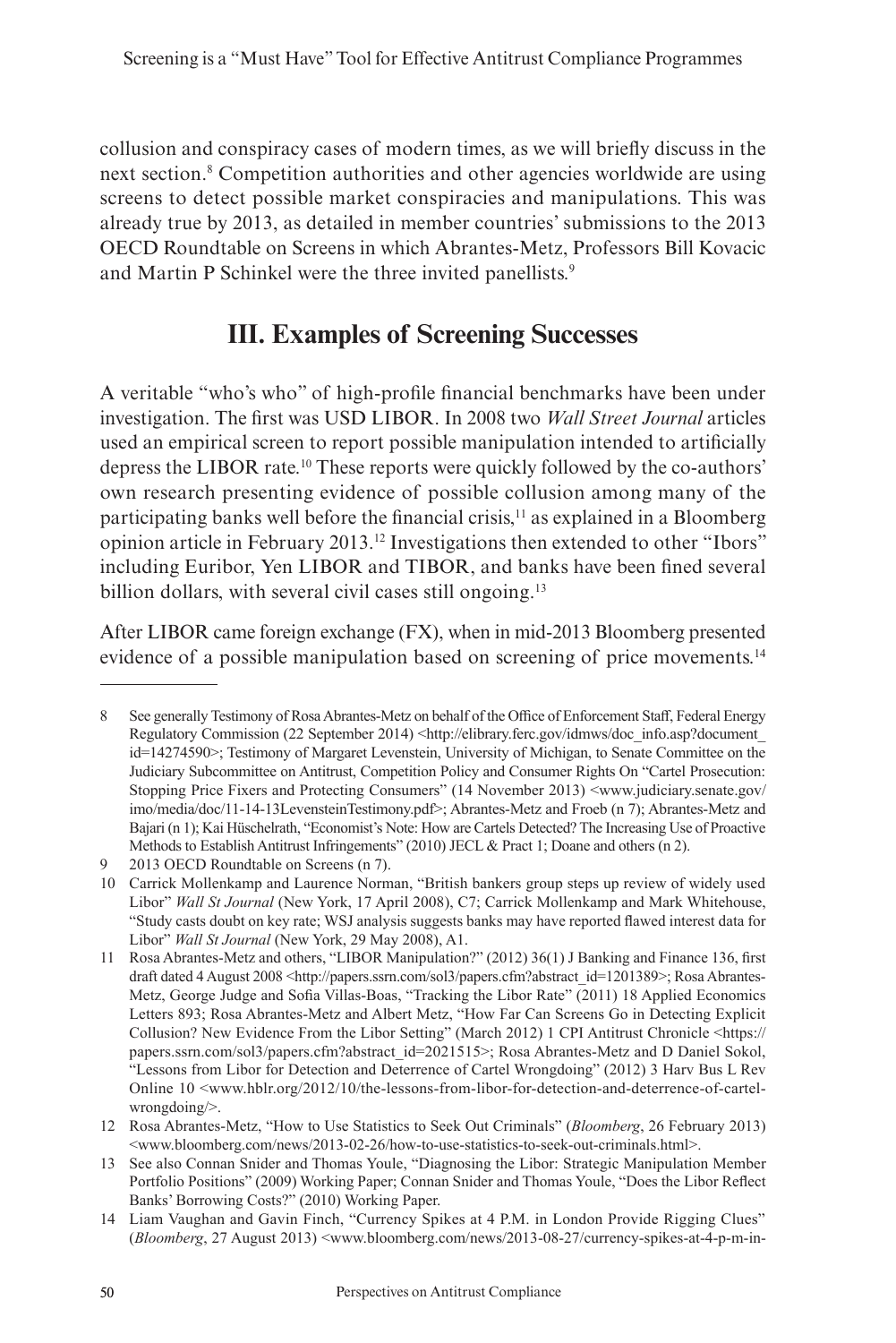Banks have subsequently been fined many billions of dollars in the United States and abroad in relation to this market.

The London gold and silver fixings were next. In a Bloomberg opinion article from December 2013, Abrantes-Metz first argued that the large price declines observed around the time of the London gold and silver fixings – when the "price of gold and silver" for the day are determined for the purposes of many derivative contracts – were consistent with collusion to manipulate these benchmarks.15 A *Bloomberg* article by Liam Vaughan followed on 28 February 2014 outlining additional results from Abrantes-Metz's & Metz's research on gold,<sup>16</sup> which was promptly followed by approximately 30 lawsuits in the United States alone17 with additional complaints filed abroad, and investigations by competition authorities around the world on these metals, including by the DOJ. Investigations continue and have extended beyond the London fixings to the metals futures markets, namely conduct involving alleged spoofing in metals markets.<sup>18</sup>

Economic analysis and empirical screening also assisted in the flagging of an Italian cartel in baby milk and a Dutch cartel in the shrimp industry. Screens have for almost two decades been used to identify potential anticompetitive behaviour in gasoline markets by the US FTC, and to prioritise complaints in the Brazilian gasoline retail market, leading to raids and the ultimate finding of direct evidence of collusion.19 In Mexico, the competition authority also successfully flagged a conspiracy in pharmaceutical markets through the use of bid-rigging screens,<sup>20</sup> while in India screens were applied to detect a cement cartel. Market-monitoring and screening programmes have been adopted by several other competition authorities, as reported by OECD members and their submissions during the 2013 OECD Roundtable on Screens.<sup>21</sup>

london-provide-rigging-clues.html>. Abrantes-Metz's work on FX was contained in a December 2013 complaint filed in New York, which extended Bloomberg's analysis and showed further evidence of highly anomalous price spikes at key times of the day when certain benchmarks are set. See the CPI Cartel Column on the Uncovering of the FX Rigging, "From Collusion to Competition" – 15th Issue" (*CPI*, 31 January 2014) <www.competitionpolicyinternational.com/from-collusion-to-competition-15th-issue/>.

<sup>15</sup> Rosa Abrantes-Metz, "How to Keep Banks from Rigging Gold Prices" (*Bloomberg*, 19 December 2013)  $\langle$ www.bloomberg.com/news/2013-12-19/how-to-keep-banks-from-rigging-gold-prices.html>.

<sup>16</sup> Liam Vaughan, "Gold Fix Study Shows Signs of Decade of Bank Manipulation" (*Bloomberg*, 28 February 2014) <www.bloomberg.com/news/2014-02-28/gold-fix-study-shows-signs-of-decade-of-bankmanipulation.html>.

<sup>17</sup> Nicholas Larkin, "London Gold Broker Says Swings in Prices No Sign of Manipulation" (*Bloomberg*, 5 March 2014) <www.bloomberg.com/news/2014-03-05/london-gold-broker-says-swings-in-prices-nosign-of-manipulation.html>. See also "Gold lawsuit sparks concerns of market manipulation, collusion" (*Fortune*, 8 March 2014) <https://fortune.com/2014/03/07/gold-lawsuit-sparks-concerns-of-marketmanipulation-collusion/>; among other similar news.

<sup>18</sup> Another example is the ISDAfix benchmark for swaps, for which Abrantes-Metz's screens played an important role in supporting plausible evidence of manipulation and in uncovering previously unknown evidence consistent with collusion. See, for example, CPI Cartel Column, "ISDAfix Decision" (*CPI*, 15 June 2016) <www.competitionpolicyinternational.com/isdafix-decision/>.

<sup>19</sup> Ragazzo (n 7).

<sup>20</sup> Mena-Labarthe (n 7).

<sup>21</sup> 2013 OECD Roundtable on Screens (n 7).. See also ABA, "Beyond Leniency: Empirical Methods of Cartel Detection" (American Bar Association Brown Bag Series, 15 December 2011), presentations, slides and audio available at <www.americanbar.org>.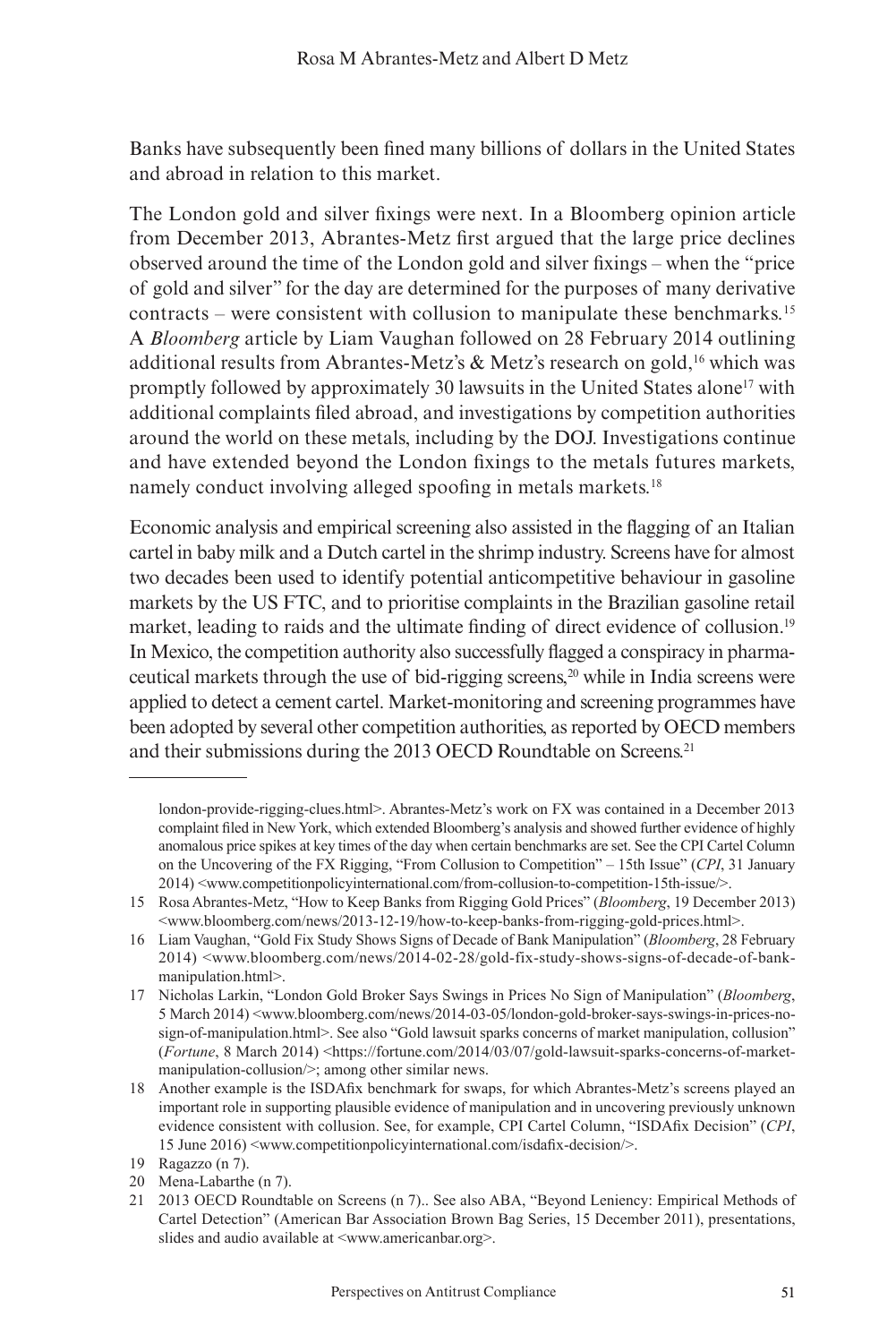Other regulatory agencies worldwide routinely use screens to help detect illegal conduct such as various types of manipulation and fraud, including the US Securities and Exchange Commission and the US Commodities Futures Trading Commission. Other examples of the power of these screens to flag anticompetitive behaviour in financial markets include the stock options backdating and springloading cases from the mid-2000s, and the 1994 break of an alleged conspiracy by NASDAO dealers in which odd-eighths quotes were avoided.<sup>22</sup> Both of these were triggered by the application of screens by academics and consultants to financial data and generated large-scale public investigations as well as private litigation.

These are only some examples of the successful applications of screens to assist in the initial detection of rigging of financial benchmarks, but certainly not the only ones. There should be little doubt that monitoring the data through appropriately developed and implemented screens is powerful and effective in identifying potential illegal conduct.

#### **IV. The Case for Screening in Antitrust Compliance**

Corporate antitrust compliance programmes largely revolve around training. While compliance training is a necessary tool, the history of major cartels suggests that it is not sufficient, and training alone would not be considered an acceptable programme. There are additional tools to enhance a compliance programme that are more objective and less dependent on people's good faith.23 These include audits, direct monitoring and reviews.

While record reviews and personnel interviews may identify conduct that was otherwise hidden, these tools have limitations: they are somewhat disruptive and are typically very expensive. Moreover, if they are not focused on the highest-risk areas, their resource-intensive nature can generate management hostility.

Luckily, other options are also available, which can focus on targeted risk areas and which can be both effective and less resource-intensive: screens. The value-added by screens for antitrust compliance was first recognised in Abrantes-Metz and Bajari,24 in more detail in Abrantes-Metz, Bajari and Murphy, and has continued since then.<sup>25</sup>

<sup>22</sup> A summary of these studies is presented in Rosa Abrantes-Metz, "The Power of Screens to Trigger Investigations" (2010) 7(10) Securities Lit Rep 17.

<sup>23</sup> Joseph Murphy and William Kolasky, "The Role of Anti-Cartel Compliance Programs In Preventing Cartel Behavior" (Spring 2012) 26 Antitrust 61.

<sup>24</sup> Abrantes-Metz and Bajari (n 1).

<sup>25</sup> Rosa Abrantes-Metz, Pat Bajari and Joe Murphy, "Enhancing Compliance Programs Through Antitrust Screening" (2010) 4(5) Antitrust Counselor. This recognition continued through the last decade in various other articles including, among others, Rosa Abrantes-Metz, "Why and How to Use Empirical Screens in Antitrust Compliance?" (February 2012) 1 *CPI Antitrust Chronicle* <https://papers.ssrn.com/sol3/papers. cfm?abstract\_id=2006576>; RosaAbrantes-Metz and D Daniel Sokol, "Antitrust Corporate Governance and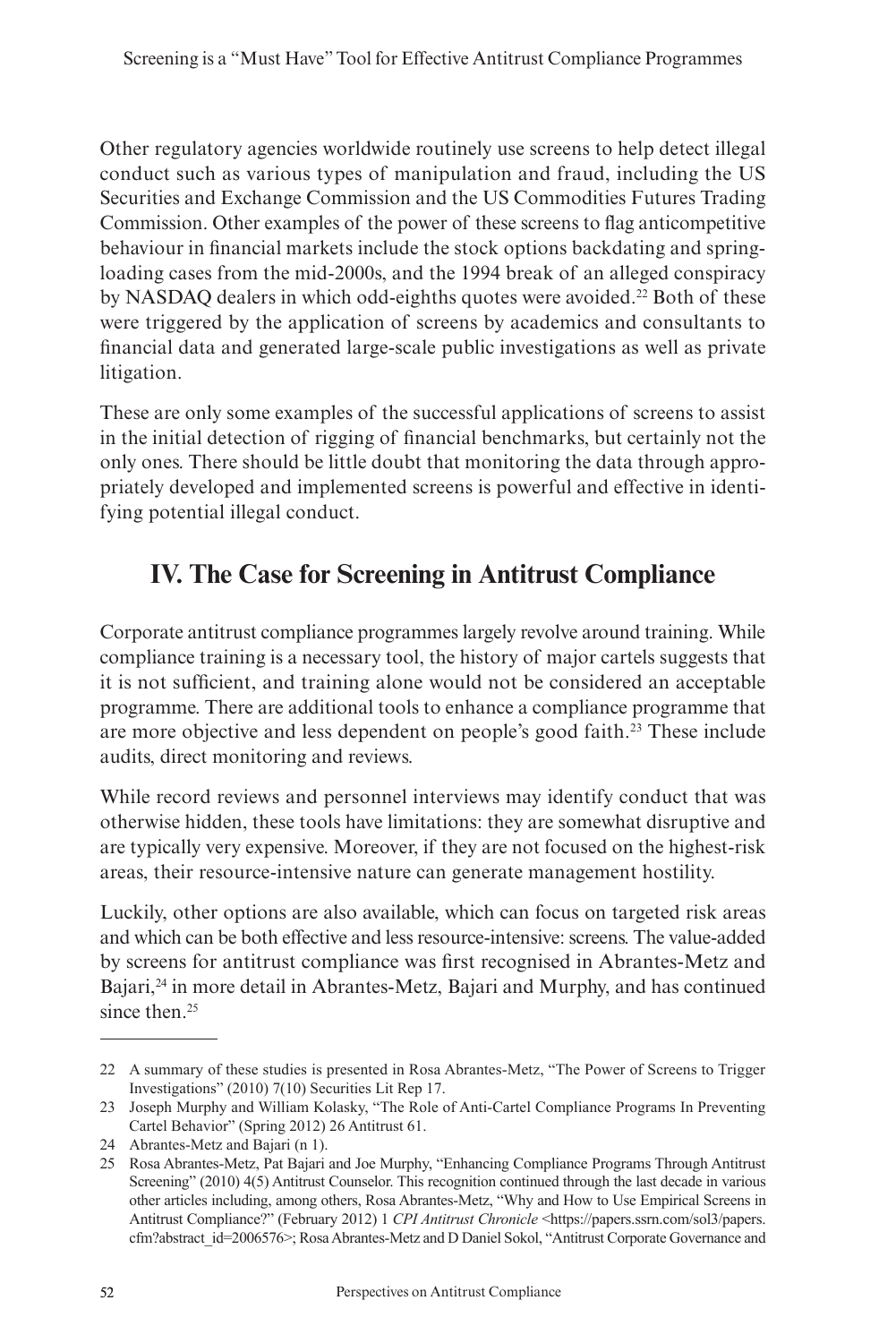Early on, in 2012, in its document titled "Competition Compliance Programs: Complying with Competition Law", the Chilean Competition Authority (FNE) also recognised the value of screens for the purpose of antitrust compliance.<sup>26</sup> Specifically, the FNE stated that: "Both monitoring and auditing can even incorporate techniques referred to as 'screening', which consists of the use of econometric tools that detect the existence of possible harmful practices that threaten competition. It is advisable, in principle, to hire specialised outside personnel for its implementation."27

So why use screens in antitrust compliance?

#### **1. Screens are proven effective tools when using only public data, and they are expected to be even more powerful when using detailed internal data to the corporation**

Screens and empirical analyses have become almost *de rigueur* in cartel and manipulation cases, and they have also been used in fraud matters. They have proven to be effective in flagging potentially illegal behaviour.<sup>28</sup>

Given their record of success, there should be little doubt that screens can, and should, be actively employed by companies as part of their antitrust compliance programmes. Furthermore, while screens have flagged illegal conduct using only publicly available data, their power will be enhanced when used with richer internal data and information. Furthermore, the implementation of screens can act as a deterrent to potential violators.

#### **2. Screens are proactive tools and complementary to other compliance tools, and they are also likely to strengthen leniency applications**

Before authorities investigate any sort of crime, the crime must be identified. The police will investigate every missing person report, but they do not knock on every door every day to make sure everyone is accounted for. Instead, they wait ("passively") until someone *informs* them that a person is missing.

Compliance" in Roger Blair and D Daniel Sokol (eds), *The Oxford Handbook of International Antitrust Economics*(OUP 2015), 586, working paper available at <https://papers.ssrn.com/sol3/papers.cfm?abstract\_ id=2246564>; Rosa Abrantes-Metz and Elizabeth Prewitt, "Antitrust Compliance 2.0: The Use of Structural Analysis and Empirical Screens to Detect Collusion and Corruption in Bidding Procurement Processes" (June 2015) 2 CPI Antitrust Chronicle <https://papers.ssrn.com/sol3/papers.cfm?abstract\_id=3291651>; Stefan Frübing and Kai Hüschelrath, "Competition Law Compliance Programmes: A Law and Economics Perspective" in Johannes Paha (ed), *Competition Law Compliance Programmes* (Springer 2016); Ulrich Schwalbe, "Antitrust Compliance and Abusive Behavior" in Johannes Paha (ed), *Competition Law Compliance Programmes* (Springer 2016); Florence Thépot, "Can Compliance Programmes Contribute to Effective Antitrust Enforcement?" in Johannes Paha (ed), *Competition Law Compliance Programmes* (Springer 2016).

<sup>26</sup> See FNE, "Competition, Compliance Programs: Complying with Competition Law" (June 2012) <www.fne. gob.cl>.

<sup>27</sup> ibid, 14.

<sup>28</sup> See Rosa Abrantes-Metz's submission to the 2013 OECD Roundtable on Screens (n 7), available at <https://papers.ssrn.com/sol3/papers.cfm?abstract\_id=2343465>.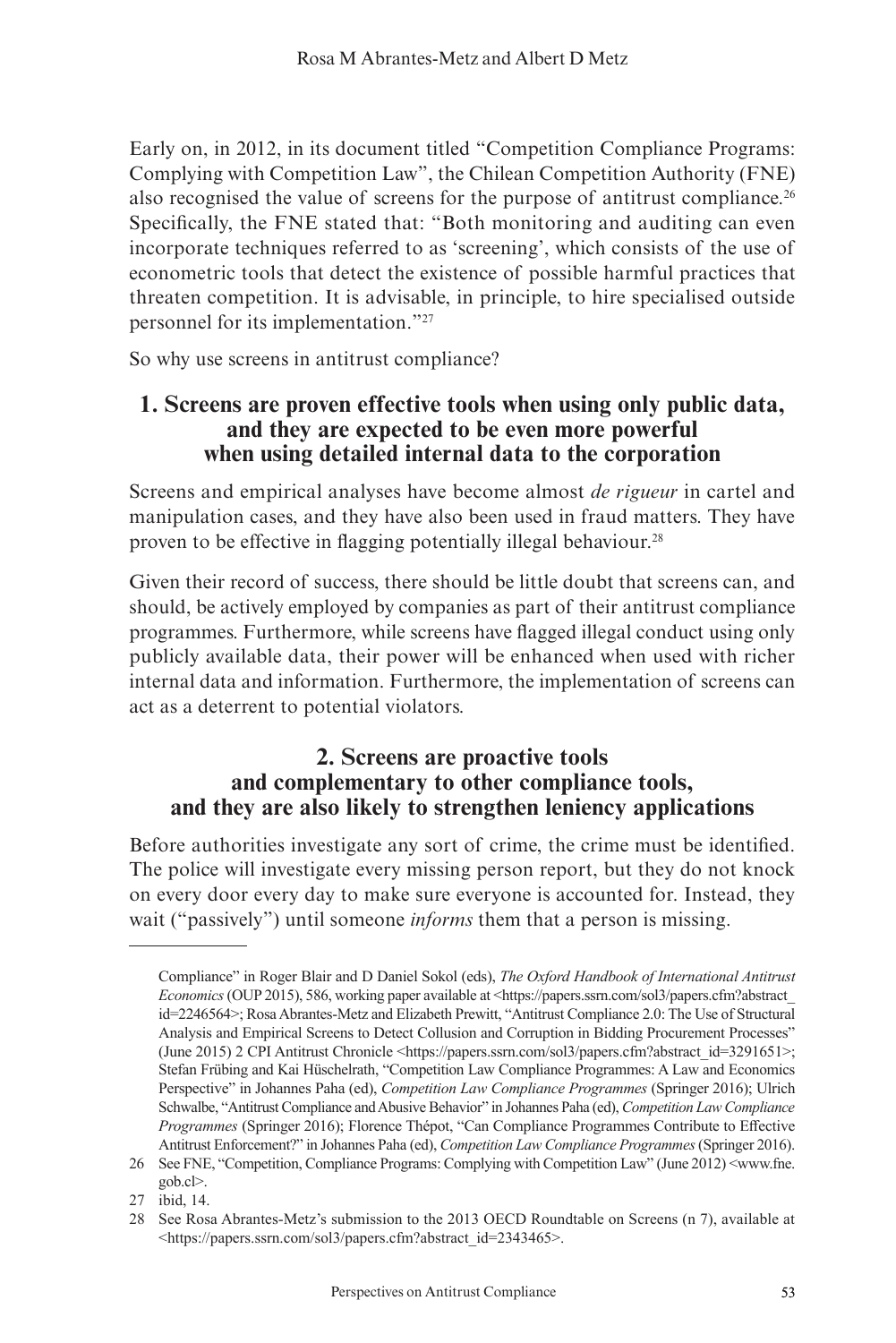In general, most crime is reported by the victim. The challenge with many cartels is that the victims of the cartel are diffuse, and the victims may not *know* they are victims. Practically, who else but a member of the conspiracy is likely to report the crime, if even the victims do not know? Shouldn't such incentives be provided to corporations to monitor themselves in an effective manner, namely through internal screening?

Screens are more likely than other detection tools to flag cases where the market impact from the illegal conduct is the largest, where colluders are being most effective in terms of, for example, raising prices. Those are the cases more likely to be observed in the data, the most profitable to the colluders and the ones causing the most consumer harm. They are also the cases less likely to self-report, all else equal: if colluders are so happy enjoying their fat illegal profits, it is less likely they will be in a rush to self-report, for example, through the filing of a leniency application.

This complementary feature of screens to other detection tools can place the corporation in an advantage if it is the first to flag potential collusive behaviour, the first to self-report and the first to apply to leniency, with all of the benefits that provides.29 This is what happened with the uncovering of at least LIBOR- and FX-rigging, initially flagged through screening used by reporters and economists, leading years later to leniency applications and many billions of dollars in settlements. It is possible that had screens not been used to flag rigging in these markets, wrongdoers would never have self-reported – what incentive would they have had? They were potentially making many hundreds of millions of dollars of extra illegal profits and did not seem at risk of being otherwise caught, but for screening.

#### **3. Direct evidence of collusion is becoming harder to find, increasing the need for active screening**

Direct evidence in the form of communications and explicit agreements is ever harder to find. Once collusion is identified, whether through leniency or screens, the successful prosecution of a cartel often relies on the paper trail left by its members such as emails, notes and other records documenting the intent to collude and the existence of an explicit agreement. Everyone – including the guilty – knows this. And everyone – especially the guilty – have learned their lessons from LIBOR and FX: that their incriminatory emails and chat messages may hang them.30 Therefore, everyone, including the corporation, should expect cartel members to adopt new communication technologies that do not keep records, at least not as easily, and to be more cautious about leaving traces of

<sup>29</sup> As discussed in, for example, Rosa Abrantes-Metz, "Proactive vs Reactive Anti-Cartel Policy: The Role of Empirical Screens" (June 2013) Working Paper <http://papers.ssrn.com/sol3/papers.cfm?abstract\_ id=2284740>; Rosa Abrantes-Metz & Albert Metz, "The Future of Cartel Deterrence and Detection" (January 2019) CPI Antitrust Journal <https://papers.ssrn.com/sol3/papers.cfm?abstract\_id=3360615>.

<sup>30</sup> Abrantes-Metz (n 7).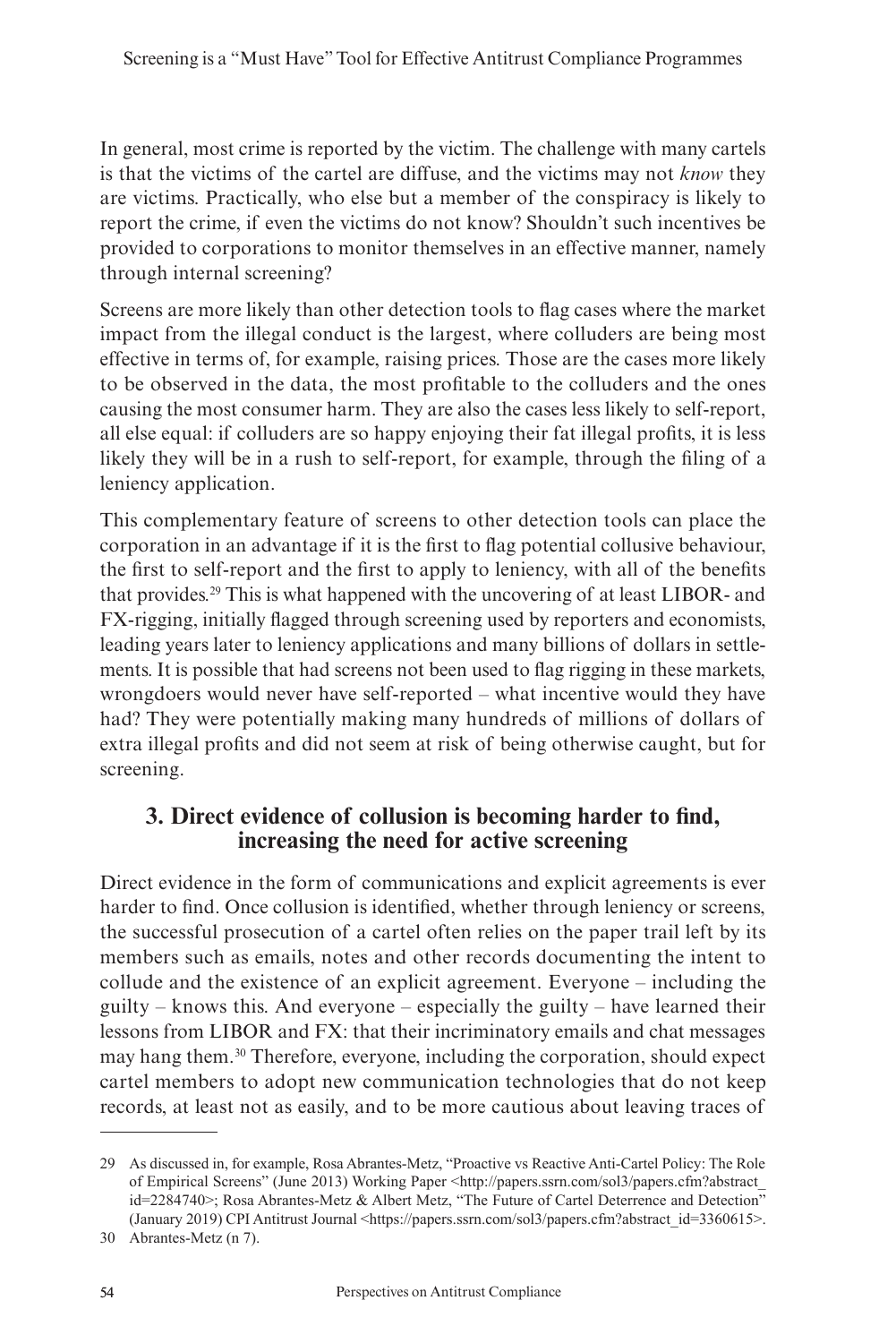their explicit agreements. But if their collusion is in fact effective from their point of view, it will distort market outcomes and it will, in principle, be detectable in the data through the appropriate screens.

#### **4. Screens help corporations in their risk assessments and in better complying with the requirements of the US Sentencing Guidelines for Organizations**

Our view is that screening will help corporations in their risk assessments and in better complying with the requirements of the US Sentencing Guidelines for Organizations (Sentencing Guidelines), which have become the benchmark for compliance programmes in all areas, including antitrust. The Sentencing Guidelines provide an inventory of steps for companies if they are to get credit in sentencing in federal court, and effectively represent the starting point from which prosecutors assess company programmes to decide whether and how to proceed against a company.<sup>31</sup>

It is required by the Sentencing Guidelines for companies to "exercise due diligence to prevent and detect criminal conduct". These standards require that "… the organisation shall take reasonable steps … to ensure that the organisation's compliance and ethics programme is followed, including monitoring and auditing to detect criminal conduct …"32 Thus, companies are advised to engage in purposeful and focused efforts, to be proactive in seeking out potential violations, and to not simply rely on training and manuals to prevent them.

Additionally, the Sentencing Guidelines also call on companies to conduct risk assessments,33 as organisations have limited resources and need to focus them where the risk is greatest. This means that companies need to determine which risks are most likely to occur, and then which have the greatest impact. Of course, for any competitive company, antitrust risk should always be among the top risks. But even within the broader antitrust category, a company needs to identify which are the more significant risks. Though there are several possible avenues to address these risks, screens are a key option as they will identify the high-risk areas of a business, allow for better targeting of audits to those areas and assist in monitoring these in a more efficient way. Screens employ techniques designed to highlight the parts of a company that merit closer scrutiny, where there should be intensive reviews, and which units may call for intensive monitoring of internal communications and other direct actions. Empirical screens can fulfil this role by looking at certain quantifiable red flags and applying statistical analysis to determine the priority areas for further focus, allowing for a more efficient allocation of resources. Screens are not free, but the potential for their benefit to be greater than their cost is very high

<sup>31</sup> See Abrantes-Metz, Bajari & Murphy (n 26).

<sup>32</sup> Sentencing Guidelines, s 8B2.1(b)(5)(A).

<sup>33</sup> Sentencing Guidelines, s 8B2.1(c).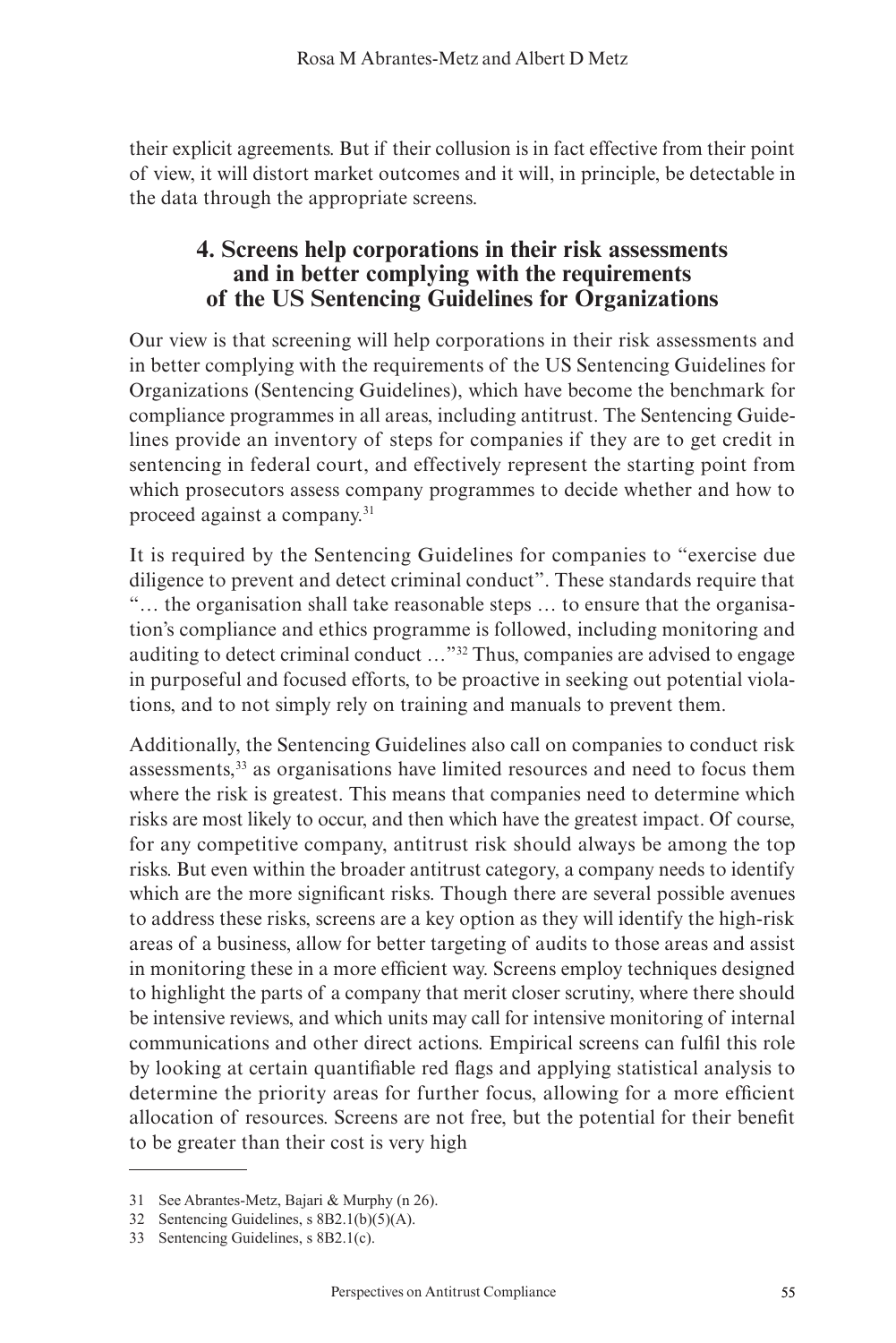#### **5. The DOJ's "Wind of Change: A New Model for Incentivizing Antitrust Compliance Programs"34**

We have long argued for the value and enhancement of antitrust compliance programmes in the fight against collusion and their most-needed encouragement by competition authorities. Incentives such as reduced fines or criminal prosecution need to be in place that are strong enough for corporations that have developed reliable compliance programmes. After all, such programmes may lead to the internal self-identification of collusion, and isn't that exactly what we want, for corporations to have a larger incentive to self-monitor and self-report? This is where deterrence starts. Furthermore, the stronger such a programme is, the more resources may end up being saved by authorities. Everything else being the same, high deterrence within the corporations and high likelihood of internal detection would reduce the need for as many resources to be put in place by authorities for deterrence and detection.<sup>35</sup>

Until relatively recently, despite the incentives explicit in the Sentencing Guidelines, the DOJ did not provide clear incentives to corporations to engage in effective compliance programmes. This likely discouraged companies from enhancing and investing in such programmes. We have certainly heard that from several corporate counsel over the years.

But that has changed. In his speech at New York University Law School on 11 July 2019, Assistant Attorney General Makan Delrahim explained that:36

I believe the time has now come to improve the Antitrust Division's approach and recognize the efforts of companies that invest significantly in robust compliance programs. In the words of our former Deputy Attorney General Rod Rosenstein, "[t]he fact that some misconduct occurs shows that a program was not foolproof, but that does not necessarily mean that it was worthless. We can make objective assessments about whether programs were implemented in good faith."

From now on, the US DOJ Antitrust Division will take into consideration compliance programmes at the charging stage of criminal antitrust investigations, just as has been true for the rest of the DOJ in all other areas except antitrust. Specifically, Division prosecutors will consider "the adequacy and effectiveness of the corporation's compliance programme at the time of the offence, as well as at the time of the charging decision".37

<sup>34</sup> Assistant Attorney General Makan Delrahim, "Remarks" (New York University School of Law Program on Corporate Compliance and Enforcement, New York, 11 July 2019) <www.justice.gov/opa/speech/ assistant-attorney-general-makan-delrahim-delivers-remarks-new-york-university-school-l-0.>

<sup>35</sup> Abrantes-Metz & Metz (n 30).

<sup>36</sup> Delrahim (n 35).

<sup>37</sup> DOJ, "Principles of Federal Prosecution of Business Organizations" (updated November 2018), 9-28-300  $\leq$ www.justice.gov/jm/jm-9-28000-principles-federal-prosecution-business-organizations $\geq$ .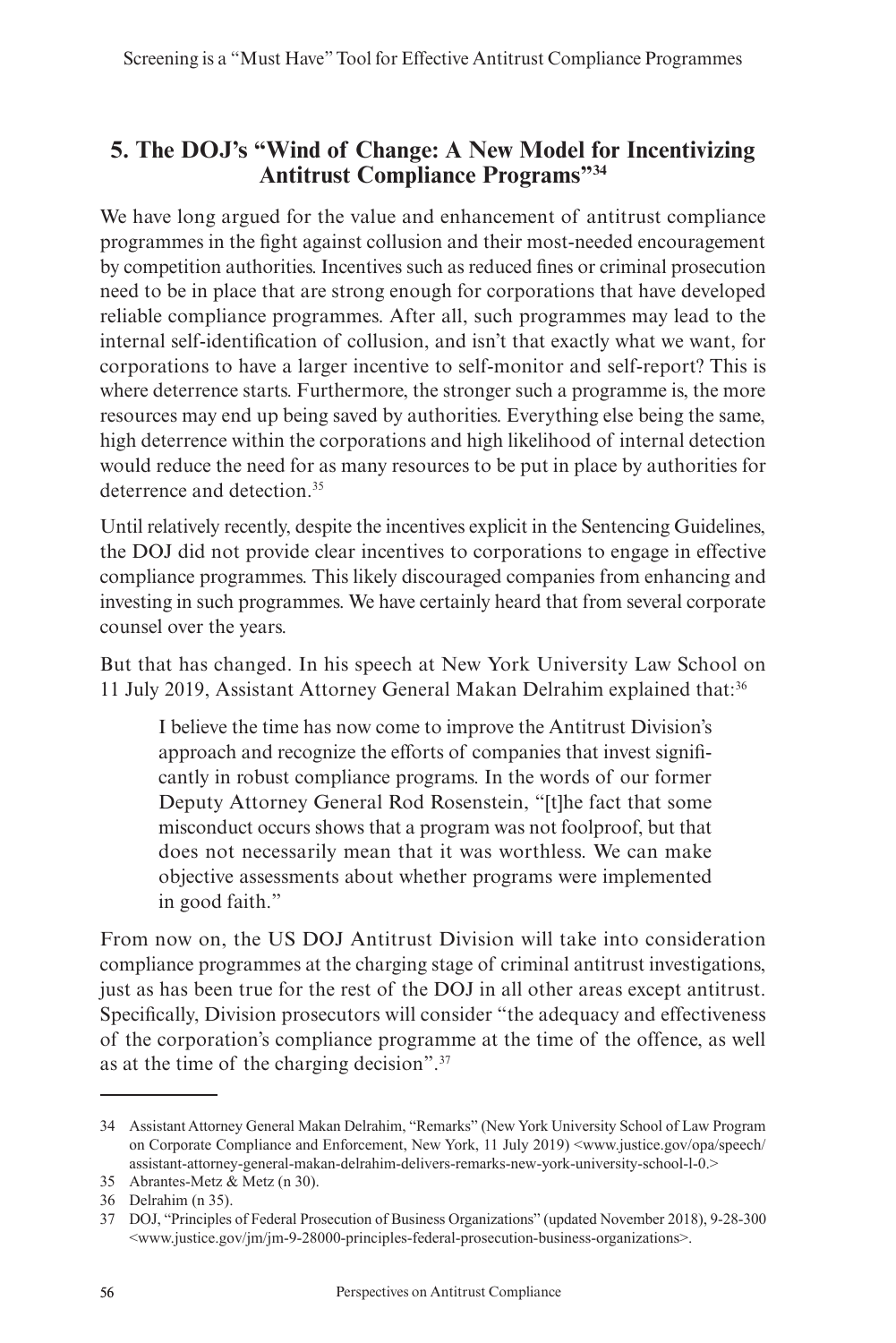Furthermore, and for the first time, public guidelines have been issued on how corporate compliance in criminal antitrust investigations will be evaluated. As stated in the Antitrust Division Manual updated in July 2019, prosecutors are directed to "evaluate all the Factors including pre-existing compliance programmes in every corporate charge recommendation".38

The additional clear incentives for enhanced antitrust compliance programmes provided by the DOJ is a most welcome evolution. As explained in the Antitrust Division's Guidelines on the "Evaluation of Corporate Compliance Programs in Criminal Antitrust Investigations" (Antitrust Division Manual) from July 2019, "a truly effective antitrust compliance program gives a company the best chance to obtain the significant benefits available under the Division's Corporate Leniency program".39 Furthermore, under section 6 of the Antitrust Division Manual, covering "Periodic Review, Monitoring and Auditing", the Division asks as follows:40

What monitoring or auditing mechanisms does the company have in place to detect antitrust violations? See U.S.S.G. § 8B2.1(b)(5)(A). For example, are there routine or unannounced audits (e.g. a periodic review of documents/communications from specific employees; performance evaluations and employee self-assessments for specific employees; interviews of specific employees)? *Does the company use any type of screen, communications monitoring tool, or statistical testing designed to identify potential antitrust violations?* [emphasis added]

The recognition of the value of screens and statistical analyses more generally to assist in the identification of potential antitrust violations, is long overdue. Our expectation is that this will help convince many of the remaining "corporate counsel sceptics" that screening is something their corporations should be doing. With that in mind, in the next section we address some of the key questions they may have.

#### **V. What Corporate Counsel Needs to Know About Implementing Screens for Antitrust Compliance**

It should be clear by now that screens can detect wrongdoing even when created by those outside the corporations who do not benefit from the richer data and other important information typically available internally. In this section we briefly explore some of the practical questions that corporate counsel may have on the use of screens in antitrust compliance.

<sup>38</sup> Delrahim (n 35).

<sup>39</sup> DOJ Antitrust Division, "Evaluation of Corporate Compliance Programs in Criminal Antitrust Investigations" (July 2019) <www.justice.gov/atr/page/file/1182001/download>.

<sup>40</sup> ibid, 10.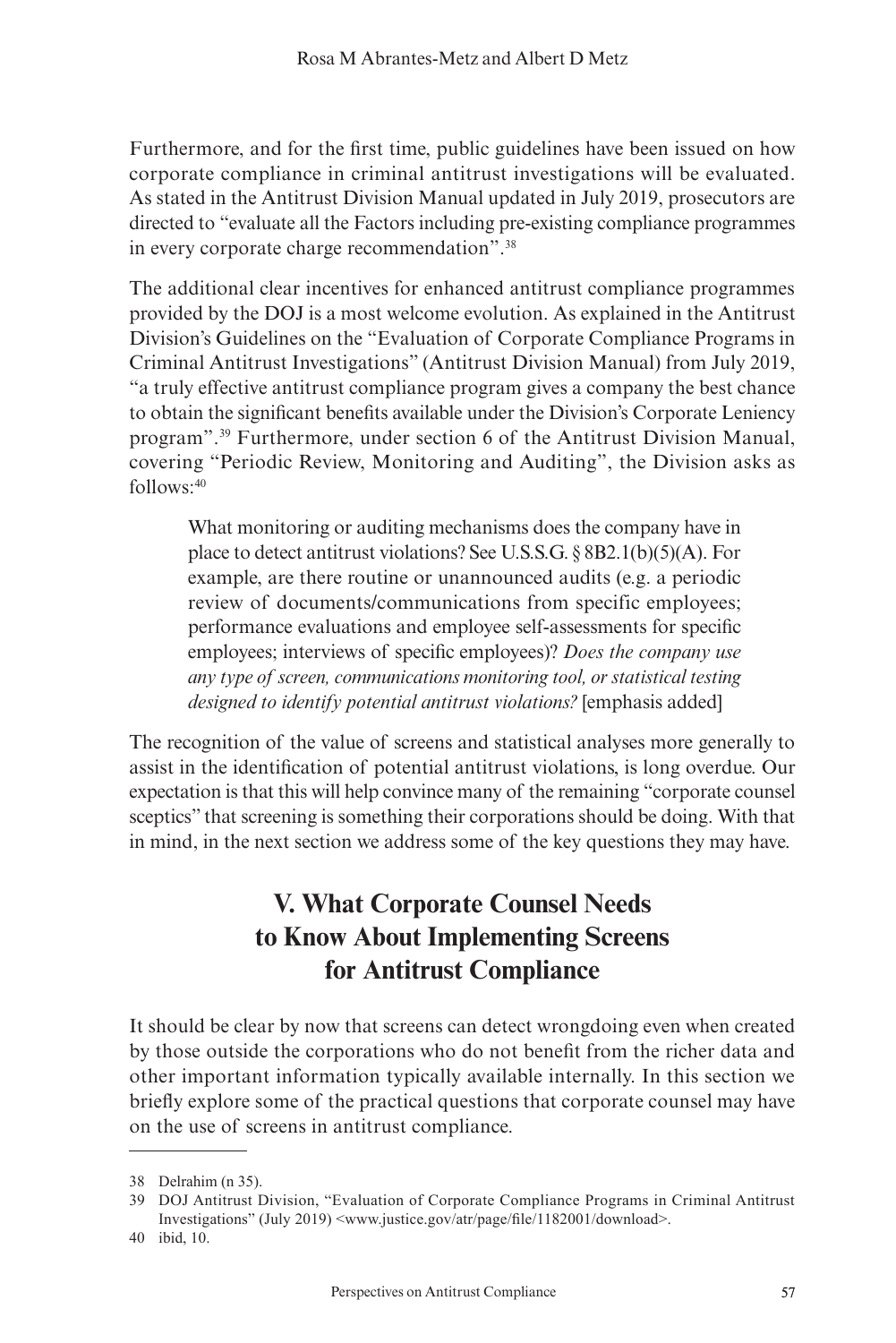#### **1. What are some of the key factors that a company should consider in determining the feasibility of screens as part of its compliance programme?**

The first consideration on whether screens are feasible is data availability: what types of data are available, for what time periods and of what quality? Can data start being collected now to enable future screens? What public data is available, perhaps at a price? In this era of big data, particularly data to support pricing algorithms, we expect data restrictions to be less binding than even a few years ago, but certainly some limits will still exist.

Industry considerations are also important. Is this an industry where antitrust concerns tend to exist, i.e. an industry with a history of violations or an industry with characteristics associated with anticompetitive behaviour? Are there opportunities to rig bids or reach collusive agreements with competitors, such as frequent trade association meetings and other industry gatherings? Is the use of pricing algorithms prevalent, which might more easily lead to a coordination of prices? More fundamentally: is this an industry for which public data is sufficiently available that could allow a screening expert to independently detect wrongdoing? If information and data are publicly available that are good enough for "public screening", then adding internal data could only enhance the power of a screening programme. If external experts can do it, why cannot the company also do it, and better? This does not mean that only when these characteristics are met, screens must be applied, but certainly in these cases they are highly recommended.

In our opinion, screens should always be applied when data is available and there is a non-negligible likelihood that wrongdoing may have occurred or may occur sometime in the future. After all, deterrence should also be another goal. A robust screening programme can not only deter anticompetitive behaviour in the first place but, with the Antitrust Division's 2019 policy, the fact that such a programme is in place may help pave the way to reduce charges or penalties if there ever is a violation.

#### **2. How should screens be used?**

When it comes to deciding how to use screens, that depends on several factors including the size of the company, the features of the industry in which it operates, the company's budget and the frequency of alleged illegal conduct typically occurring in the industry. But in all cases one thing remains true: screens require expertise and need to be properly developed and implemented. Two golden rules to remember: (i) one size does not fit all; and (ii) if you put garbage in, you get garbage out. Developing screens requires expertise: without it, attempts at screening will likely fail, meaning the company risks complacency from false negatives or overreaction to false positives.41

<sup>41</sup> Rosa Abrantes-Metz, "Design and Implementation of Screens and Their Use by Defendants" (September 2011) 2 CPI Antitrust Chronicle, at <https://papers.ssrn.com/sol3/papers.cfm?abstract\_id=1943223>.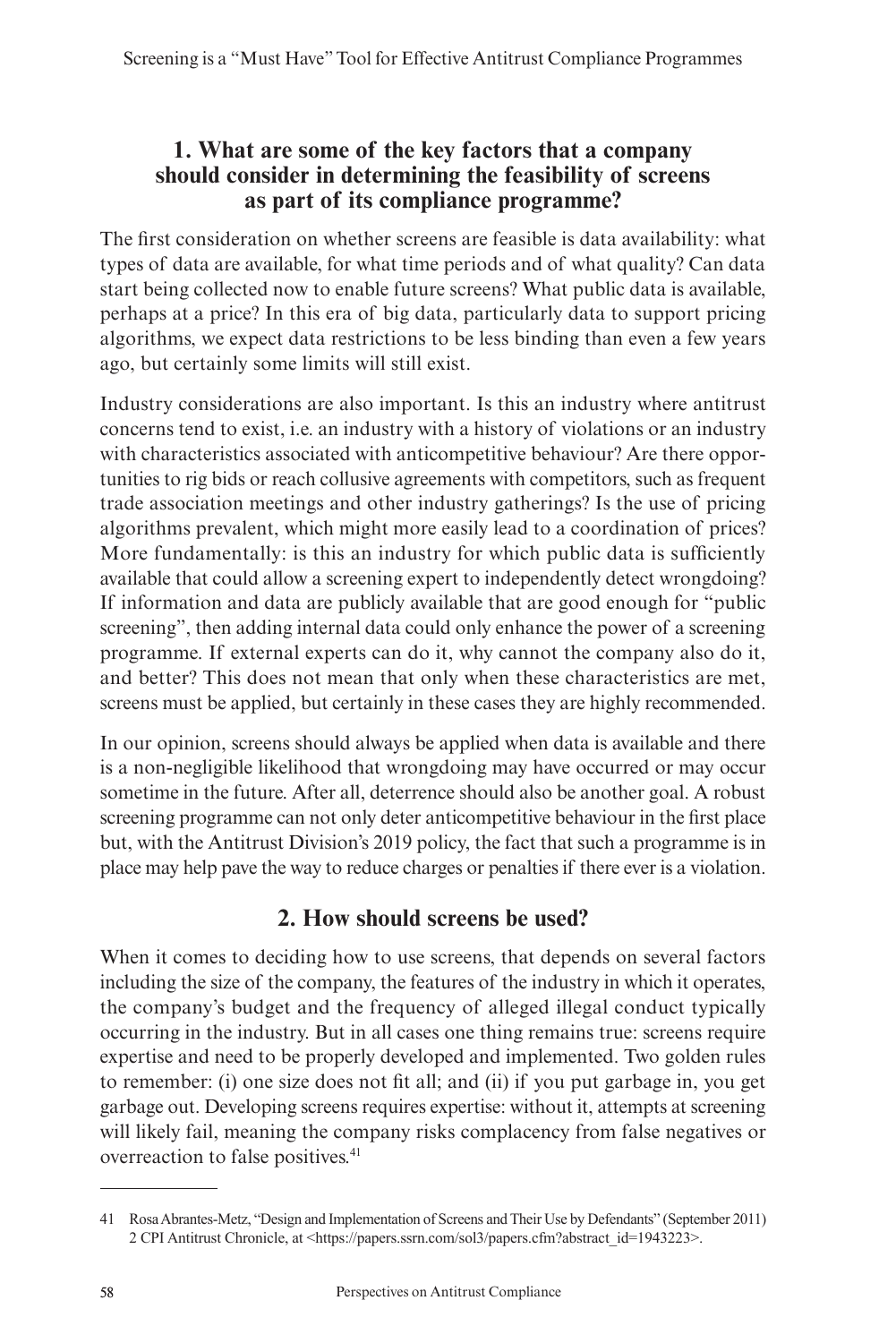There are six key requirements to appropriately develop and implement a screen: (i) an understanding of the market at hand, including its key drivers, the nature of competition and the potential incentives to cheat – both internally and externally – to the corporation; (ii) a theory on the nature of the cheating; (iii) a theory on how such cheating will affect market outcomes and the data available; (iv) the design of a statistic capable of capturing the key factors of the theory of collusion, fraud or the relevant type of cheating; (v) empirical or theoretical support for the screen; and (vi) the identification of an appropriate non-tainted benchmark against which the evidence of collusion or relevant cheating can be compared.42

#### **3. Is there an example where a screen was used successfully and proactively to help detect potential illegal conduct?**

Yes. The co-authors of this chapter, reporters and other economists first flagged the possibility of collusion and manipulation in LIBOR, FX, gold and silver fixings and others. These have already led to many billions of dollars in government and private settlements, and more may still be to come. Other examples include those of the Mexican and Brazilian competition authorities. They used screens to proactively detect bid-rigging in the pharmaceutical industry and price-fixing in gasoline markets, as have various other agencies worldwide, leading to convictions.

In addition, in July 2013 in a Bloomberg opinion article titled "Banks' Role in Metal Trading Deserves Scrutiny",43 Abrantes-Metz explains that a number of large users of aluminium in the US, including Coca-Cola Co and MillerCoors LLC, alleged that big banks – some of which own aluminium warehouses and play a central role in the market – intentionally created bottlenecks, with the end effect of driving up prices and boosting their profits. She shows that the empirical evidence suggested the possibility that big US banks colluded to drive up the price of aluminium and that it is worthy of authorities' attention. At the time, there were congressional hearings on the possibility of aluminium warehousingrigging, followed by competition authority investigations and numerous private lawsuits, some of which are still ongoing.<sup>44</sup>

Importantly, in the case of aluminium the red flags were spotted by *aluminium users themselves*. While these may not have been generated by internal screening of the type we are discussing, they could easily have been. They were flagged by the companies themselves through their realisation that aluminium was not being released from warehouses as quickly as it used to be, thus creating a shortage of aluminium and an increase in prices which did not seem consistent with fundamental market conditions at the time.

<sup>42</sup> ibid.

<sup>43</sup> Rosa Abrantes-Metz, "Banks' Role in Metal Trade Deserves Scrutiny" (*Bloomberg*, 31 July 2013) <www. bloomberg.com/news/2013-07-31/banks-role-in-metal-trade-deserves-scrutiny.html>.

<sup>44</sup> See also Rosa M Abrantes-Metz, "Aluminum Market Dislocation: Evidence, Incentives and Reform" (September 2013) <https://papers.ssrn.com/sol3/papers.cfm?abstract\_id=2328902&download=yes>.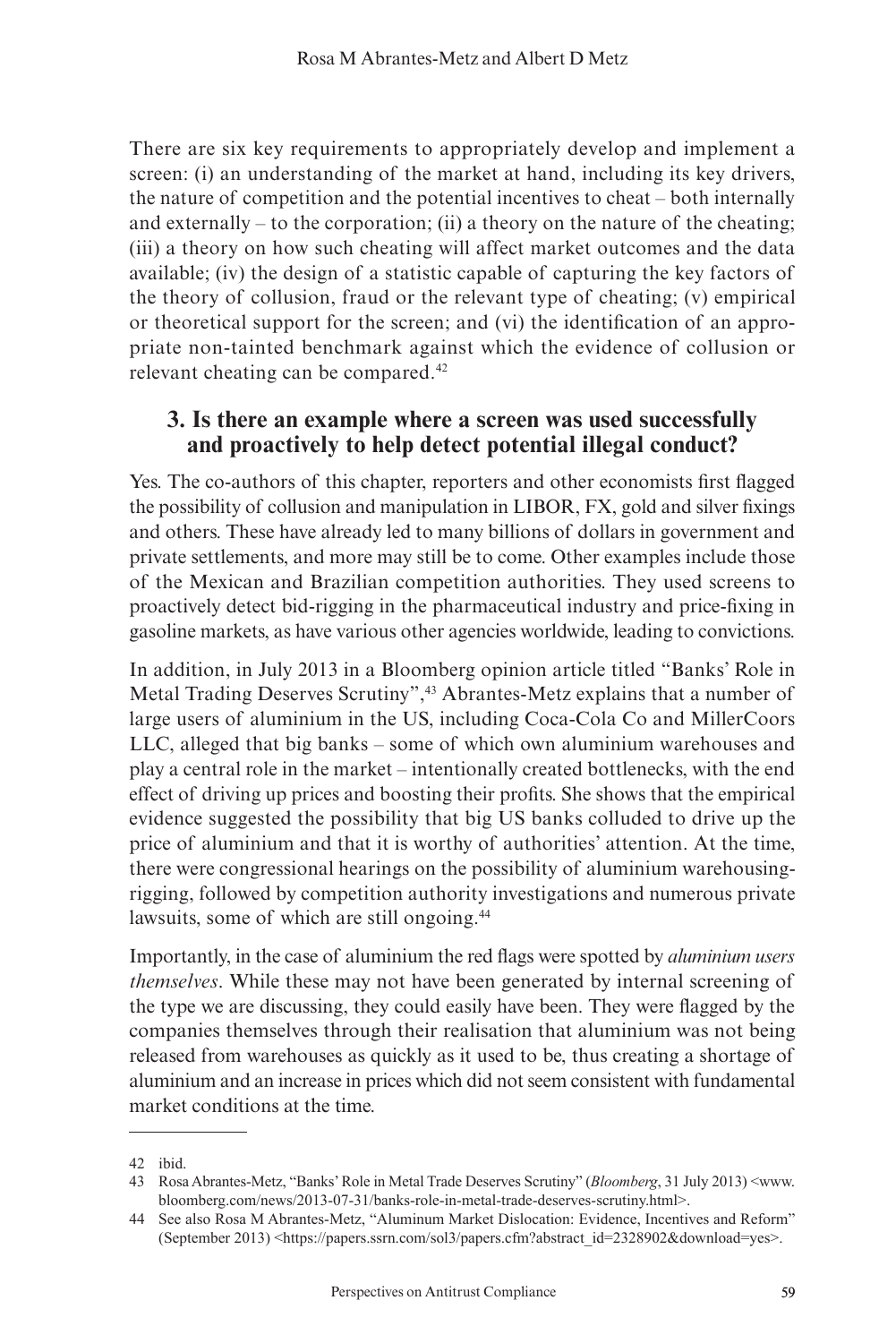In terms of detection purely through internal screening programmes, while the authors of this chapter are not aware of any example, to date the incentives may have been too weak for companies to seriously embark on these efforts. Over the years several corporate counsel have asked, "why should we screen?" Companies saw little-to-no benefit from implementing screens for antitrust compliance, and in fact were more concerned with what they had to lose if something was detected. Hopefully the 2019 guidance and consideration on screens by the DOJ Antitrust Division will assist in tilting the scale favourably to antitrust compliance screening, as well as set a new standard to be followed by many more antitrust agencies around the world.

The successful external screens described in section III of this chapter could have been, in every case, developed internally first. In other words, there is no *a priori* reason why a corporate compliance screening programme would not be successful. That said, the real benefit of such programmes might lie in their deterrence effect; if so, cases where a compliance programme truly identifies anticompetitive behaviour may remain rare.

#### **4. Can a helpful screening tool be developed with a small budget?**

There is the risk that a corporation not using any sort of screening will be placed at a disadvantage with respect to those that do, especially in industries prone to anticompetitive conduct and for which appropriate data is available. There is also the risk that authorities will judge the company's compliance efforts as inadequate when penalties are ultimately assessed.

While "more and better" programmes can always be implemented with more and better budgets, any programme should be cost effective, and good programmes can still be developed with smaller budgets. Having an expert take a look at the data, suggest how to organise it and study it, and train employees on the very basics of screening can represent an important but fairly inexpensive one-time investment.

That said, all ongoing screening efforts should be periodically reviewed by a qualified expert, but in many cases that review may be infrequent – annual or biannual may suffice – and be fairly cursory, yet useful. At the other extreme, the co-authors know of some cases where models are updated virtually in real time. It would likely be unwise to let too much time pass before an expert reviewed the status of such intensive screening programmes.

While screens *can* be resource-intensive, they *do not hav*e to be. As an example, the co-authors' first preliminary screens on the alleged LIBOR conspiracy and manipulation took just a few days to develop. Of course, not all screens are so efficient, nor can all situations be flagged so promptly.

When screens are more resource-intensive, a cost-benefit analysis becomes more important, which in the context of antitrust compliance can only be undertaken on a case-by-case basis. That analysis should recognise that, while screens have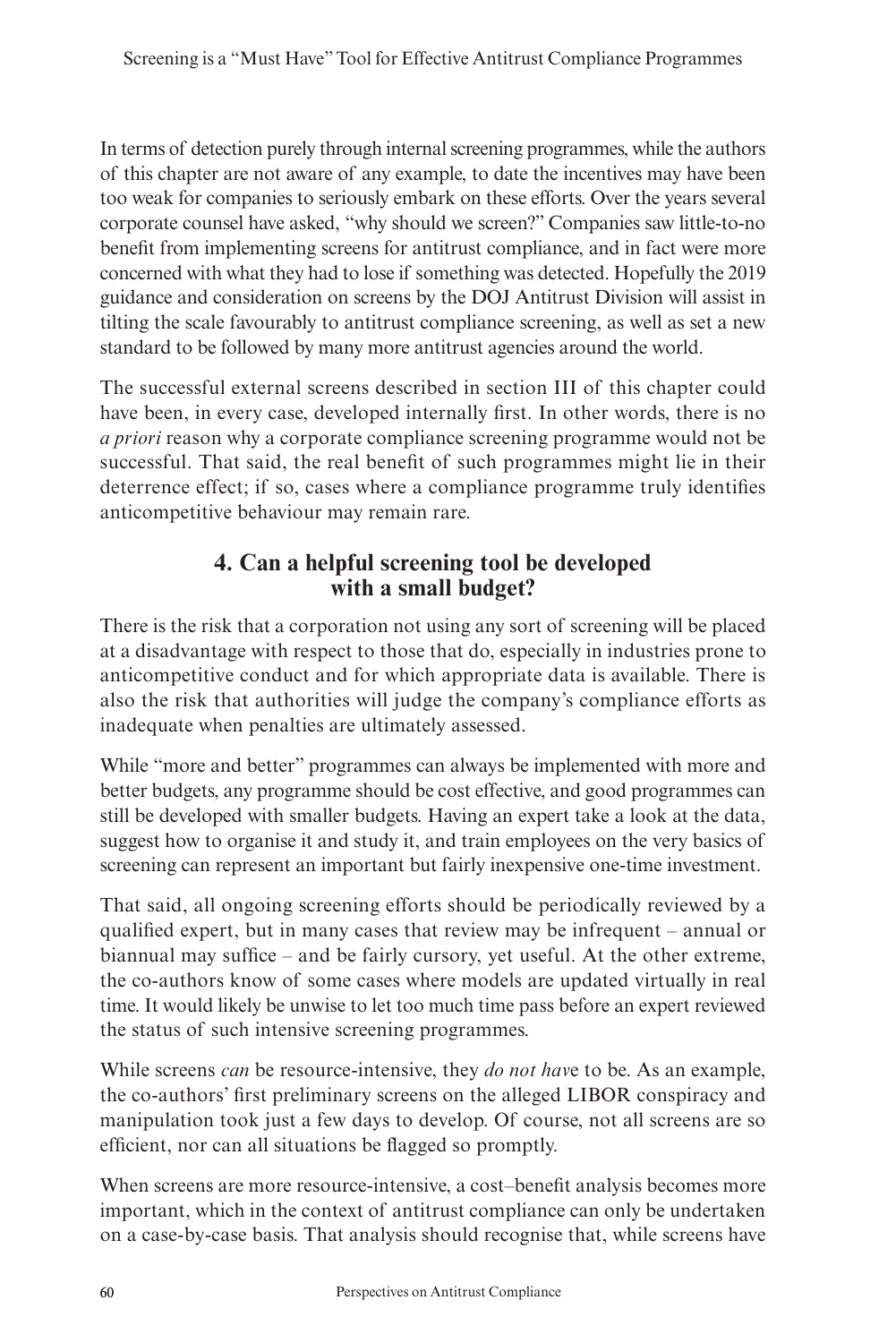a cost, if successful they will permit resources to be more efficiently directed against suspicious behaviour. As with medical screens, not all patients are subject to the most extensive and expensive testing, only those who first screened positively. For example, Ragazzo explains that, for the Brazilian Competition Authority, the first application of the basic screens flagged 30 possible locations that should be given a closer look.45 Of those 30, more advanced screens were applied, selecting the final set of 10 locations. For those, dawn raids were undertaken and direct proof of collusion was found for 6 out of the 10 cases flagged. We would call this a very successful application of screens!

The complexity of the markets and the availability of data are the major determinants of how expensive a robust programme will be.

#### **5. Are advances in technology going to make the use of screens easier and more affordable? "Is there an app for that?"**

Advances in technology coupled with more and better data have already allowed for more and better screens to be available. Many corporations now use pricing algorithms to set their prices; implementing a screen to detect possible anticompetitive behaviour is a closely related problem.46

Of course there is no all-purpose app for screens, nor do we think there could be. Screens cannot work as black boxes, and no screen is applicable to all cases. There are, of course, general theories on how particular behaviours are likely to be translated into observable data. Almost a decade ago, Abrantes-Metz described the dangers of improperly designed and implemented screens.47 Corporations should not take this risk – there is too much to lose.

#### **6. How does the use of pricing algorithms by a company affect the design and/or implementation of internal screening?**

Pricing algorithms offer a number of private advantages to firms, and they have great potential to introduce pro-competitive benefits to the market at large. However, they also have the potential to produce real or perceived anticompetitive results. The simplest example is the phenomenon of *price convergence*, where all market prices for a given product are exactly the same. Such price convergence is a prediction of both "perfect competition" and many models of price collusion.<sup>48</sup>

This introduces some complexities into the screening process. A common form of price-screening is to look for price convergence and price stability. Where pricing algorithms are employed, the former is likely less informative; the latter

<sup>45</sup> Ragazzo (n 7).

<sup>46</sup> Rosa Abrantes-Metz and Albert Metz, "Can Machine Learning Aid in Cartel Detection?" (July 2018) CPI Antitrust Chronicle*,* <https://papers.ssrn.com/sol3/papers.cfm?abstract\_id=3291633>; Rosa Abrantes-Metz, "Pricing Algorithms and Implications for Competition" (*CPI Cartel Column,* May 2019).

<sup>47</sup> Abrantes-Metz (n 44).

<sup>48</sup> ibid.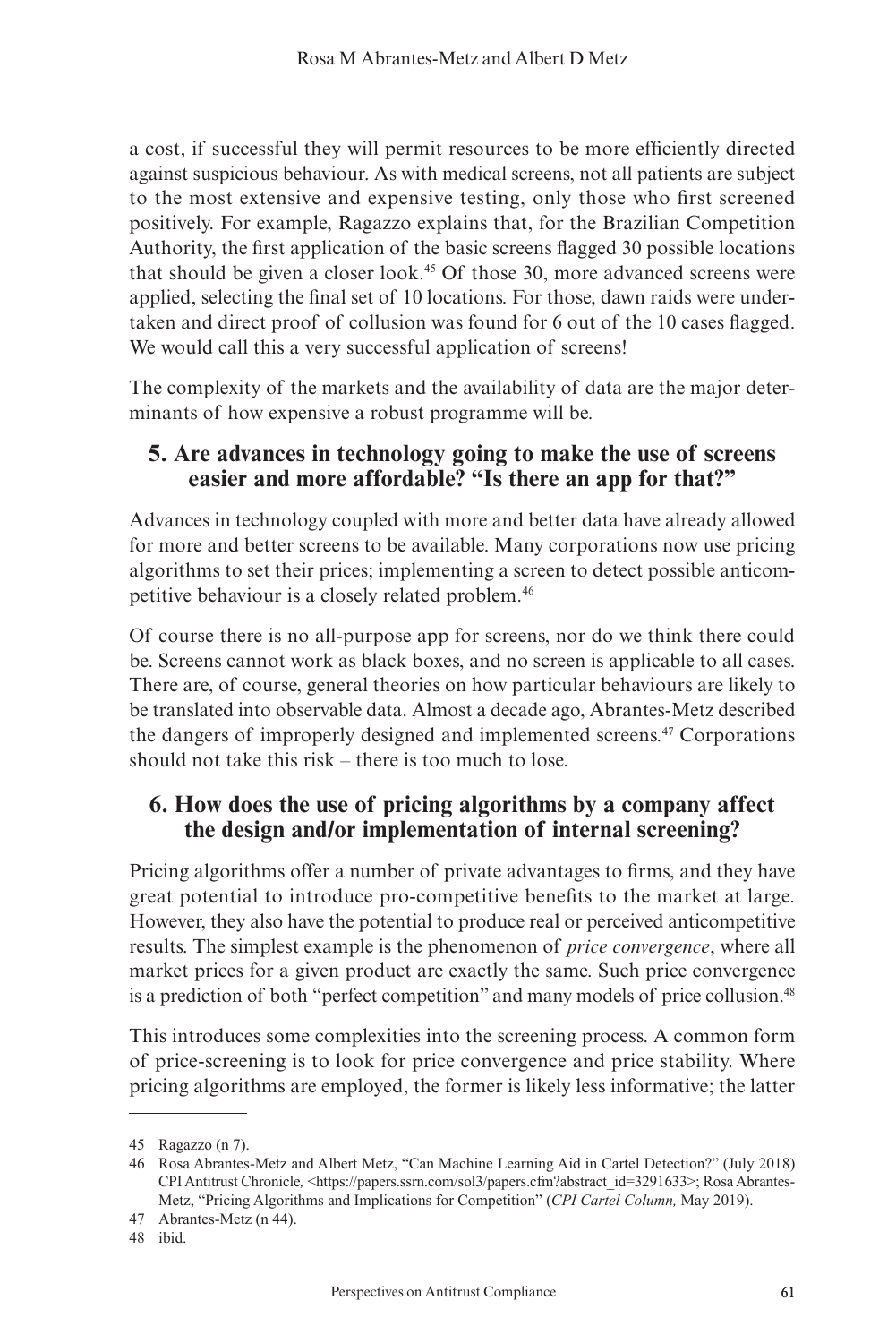may still be. But the real issue is whether prices closely track input costs. That price should equal marginal cost is a unique implication of competitive markets. The ideal screen would be built around this observation: are profit margins narrow, relative to an appropriate benchmark?

Additional tests on the algorithm itself are likely warranted. How does the algorithm respond to different competitor pricing scenarios? Does it appear that the algorithm has adapted or "learned" to collude? Is the algorithm still operating within its intended parameters? Arguably such tests are not screens per se, but these are other questions that it would seem reasonable to ask periodically of any pricing algorithm.

#### **7. What does a screen-supported compliance programme look like? How often are screens to be used?**

The screening expert familiar with the antitrust field needs to diagnose where the largest risk areas are with the potential for antitrust violations to occur, what type of behaviour it is feasible to detect with the available data, how best to prepare the data and what additional data or other information needs to be collected. Just as importantly, the expert needs to develop theories on how potential violations may occur and the way in which they would be translated into the observable data, as well as to set up econometric models capable of identifying suspicious behaviour when compared with appropriate benchmarks.

The appropriate screens need to be developed and applied to the situations at hand, and staff need to be trained to run and interpret the screening results. In addition, data needs to be frequently updated, and models should also be frequently re-estimated. In the event a screen raises a flag, the subsequent review, which would include searching for legitimate explanations for whatever tripped the screen, is also a critical step of the screening process.

Corporations cannot and should not be screening every situation at every moment in time. A screening programme should be set in place to regularly screen outcomes where potential problems are more likely to occur, and are more likely to be detected. The frequency of the screening depends on a variety of factors including the frequency of the data and its volume, the complexity of the method, the behaviour being screened for, the industry and the budget available. A company's compliance risk assessment will also help drive the direction of any screens, so that they are focused on the highest-risk areas. Updated documentation needs to be kept on the design and implementation of the screen, changes made over time, screen results, flags identified and what was done to address them.

#### **8. What can screens do and what can't they do?**

Screens are not a panacea. They can provide extremely valuable circumstantial evidence for or against a possible antitrust violation, when appropriately developed and implemented. But just as with any other statistical test, screens have a margin of error: they may wrongly flag alleged wrongdoing or fail to flag actual wrongdoing.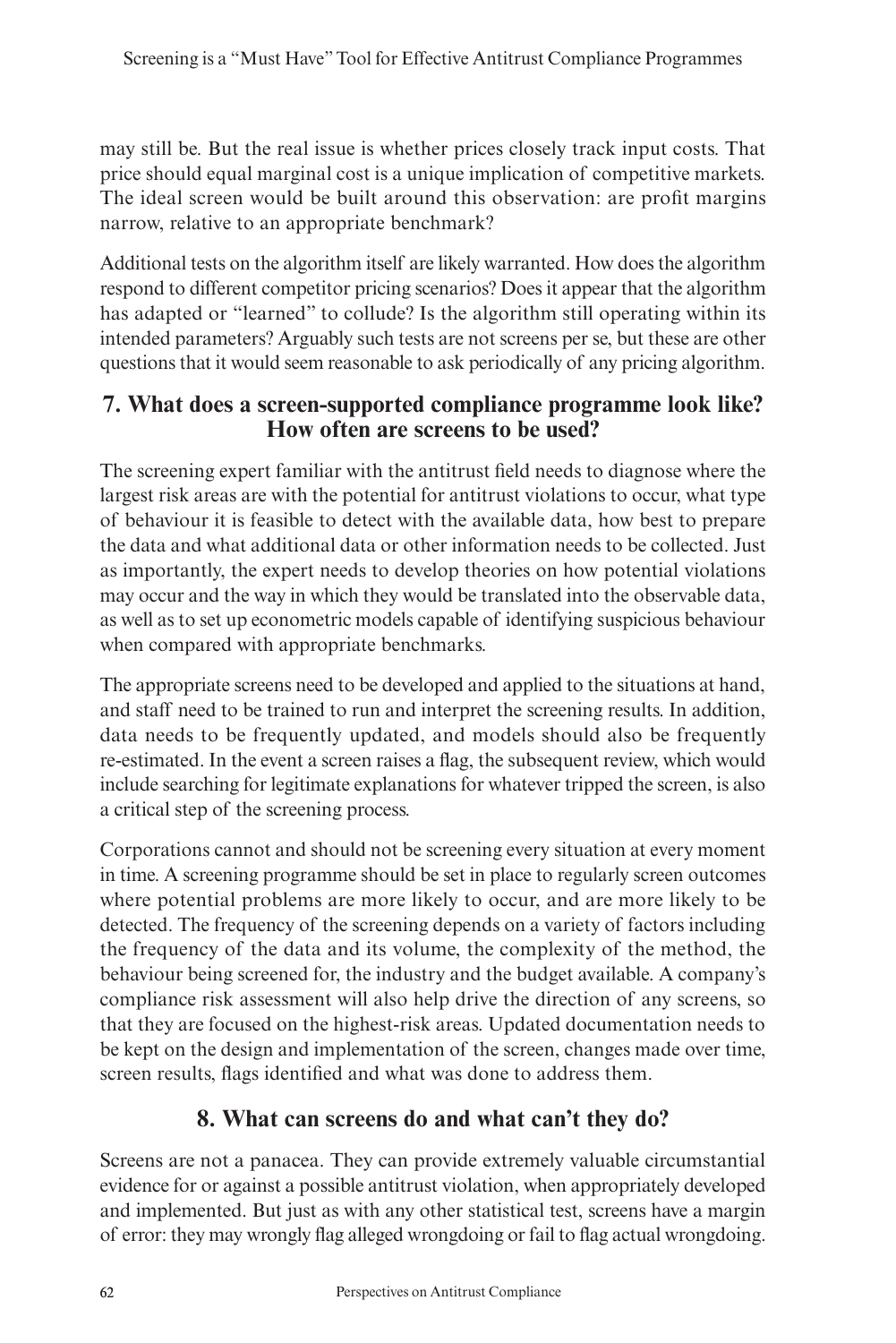It is important to emphasise that screens merely isolate outcomes that are improbable to occur under a competitive environment and thus merit closer scrutiny. Standing alone, they cannot serve as the ultimate proof of the existence or absence of a cartel, though they can provide valuable assistance when combined with other such evidence. No purely empirical or statistical approach can be used as the *single* proof of collusion.

#### **9. How can a company know that its antitrust compliance programme will be considered reliable by the DOJ?**

In the absence of guidelines addressing this point specifically, our best advice is to (i) base screens on a coherent theory of competition and collusion for the industry; (ii) document that rationale; (iii) conduct and document a thorough review of available internal and external data; (iv) follow best practices to audit the implementation of the screen; (v) periodically review the screens and document the results; (vi) establish clear controls for proposing and approving changes to screens; and (vii) establish a clear process for addressing any red flags raised by the screens. Engaging a reputable third party with significant screening experience to periodically review the screens and the associated controls is highly recommended.

#### **VI. Final Remarks**

The co-authors have always argued that there was both the room and the incentive to enhance antitrust compliance programmes and the use of screens internally within corporations. The DOJ's most recent recognition of the value and importance of antitrust compliance programmes in general, and of screening methods in particular, provides the latest impetus.

Screens are an important tool for the enhancement of antitrust compliance. With respect to cartels, leniency programmes reward the first in a conspiracy to come forward; therefore, a company has the incentive to do everything at its disposal to be the first in line. Competition authorities are making increased use of these techniques; companies might want to do the same to minimise the risk of a surprise. Finally, incorporating screens not only offers substantive benefits, but may also help convince authorities that all available compliance tools are being used proactively; this can have real benefits if the company finds itself involved in an enforcement action.

When properly designed and implemented screens can be very powerful, but they do require expertise. Screening can provide valuable circumstantial evidence but is not a proof of either the presence or absence of wrongdoing. Given the vast amount of data now routinely collected, organised and stored, and the evident power of screens to flag suspicious behaviour, the role of screens in corporate compliance programmes can only be expected to increase over time. Can any corporation afford to stay behind this trend?